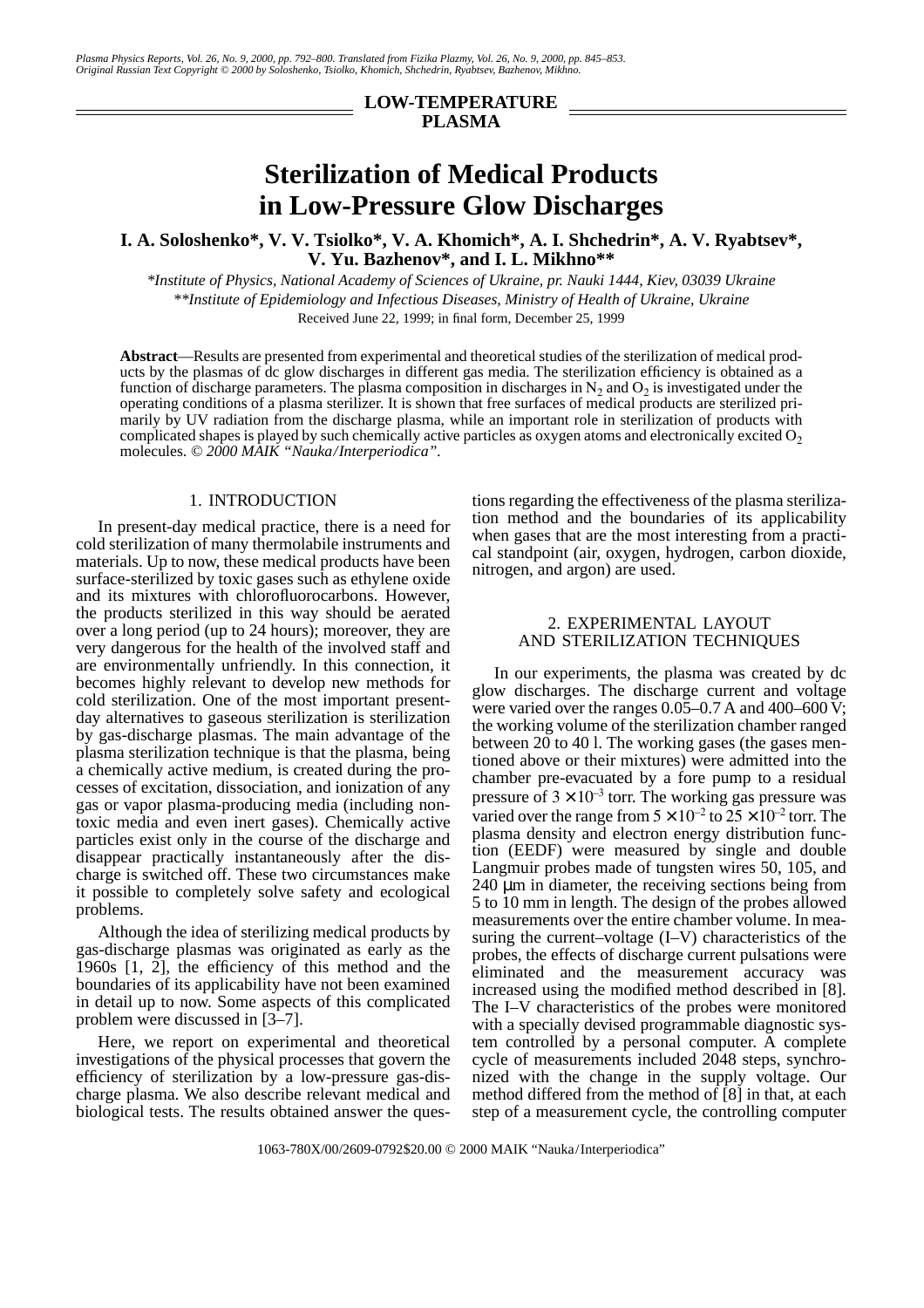code specified the probe current with an accuracy of 0.1 µA and provided simultaneous measurements of the probe voltage relative to the anode, the anode voltage, and the discharge current. The results of measurements in the prescribed ranges of the discharge current and probe voltage were recorded as the dependence of the probe current on the probe voltage at a given discharge current and discharge voltage. The plasma density was computed from the electron saturation current, and the EEDF was evaluated by using special subroutines through differentiating the I–V characteristics twice [9] and preinterpolating (if necessary) the measured data. In the above pressure range, the plasma density was found to be essentially pressure-independent and was governed exclusively by the input power. With increasing the input power density  $W_d$  from  $3 \times 10^{-3}$  to  $30 \times$ 10<sup>−</sup><sup>3</sup> W/cm<sup>3</sup> , the plasma density increased almost linearly from  $7 \times 10^8$  to  $6 \times 10^9$  cm<sup>-3</sup> (Fig. 1, curve *1*), in which case the degree of plasma inhomogeneity in the working volume of the sterilization chamber was at most 25–30%. The EEDF was measured in discharges in air, oxygen, and nitrogen. In oxygen and air, the EEDF was found to be monotonic. In some regimes of a discharge in nitrogen, the EEDF was observed to be inverted in the energy range 2–4 eV because of the vibrational excitation of  $N_2$  molecules (Fig. 2, curve 3).

The electric field in the plasma volume is an important parameter of a gas discharge. We found that, under typical discharge conditions ( $\overline{P}$  = 4 × 10<sup>-2</sup> = 2 × 10<sup>-1</sup> torr and  $W_d = 3 \times 10^{-3} - 25 \times 10^{-3}$  W/cm<sup>3</sup>), the electric field strength varied in a range from about 0.1 to about 1.0 V/cm. The related results of measurements in a nitrogen plasma are illustrated in Fig. 3.

The UV radiation power was monitored in the following two ways. In the wavelength band 220–320 nm, the UV power was measured by a DAU-81 apparatus. In the vacuum UV and soft UV spectral bands  $(120 \le \lambda)$  $<$  220 nm), the radiation power was measured by a specially developed photoresist-based technique, which consisted of the following: the exposure time of a photoresist (i.e., the time over which the exposed photoresist disappeared entirely from the substrate surface in a specially prepared solution) was uniquely determined by the fraction of UV radiation absorbed by the photoresist. The substrates with a photoresist were exposed to UV radiation from a plasma over different times and were developed. Then, we plotted the so-called characteristic curves, showing the rate at which a photoresist disappeared versus the exposure time. A comparison between these characteristic curves and those obtained from experiments carried out with sources with known powers and UV radiation spectra allowed us to determine the power of UV radiation from the discharge plasma with a sufficiently high degree of confidence. We found that the radiation intensity increased with increasing the input power density  $W_d$  (Fig. 1, curve 2) and that the bulk of the UV power, approximately  $W_s =$ 

PLASMA PHYSICS REPORTS Vol. 26 No. 9 2000



**Fig. 1.** (*1*) UV radiation flux density and (*2*) UV radiation power vs. the specific power input into a discharge in air at the pressure  $P = 20 \times 10^{-2}$  torr.



**Fig. 2.** Representative profiles of the EEDF calculated theoretically for (*1*) nitrogen and (*2*) oxygen and (*3*) the EEDF measured experimentally in a discharge plasma in nitrogen.



**Fig. 3.** Steady-state electric field in a plasma vs. the specific power input into discharges in nitrogen at different pressures  $P = (I) 2 \times 10^{-1}$ , (2)  $1 \times 10^{-1}$ , and (3)  $4 \times 10^{-2}$  torr.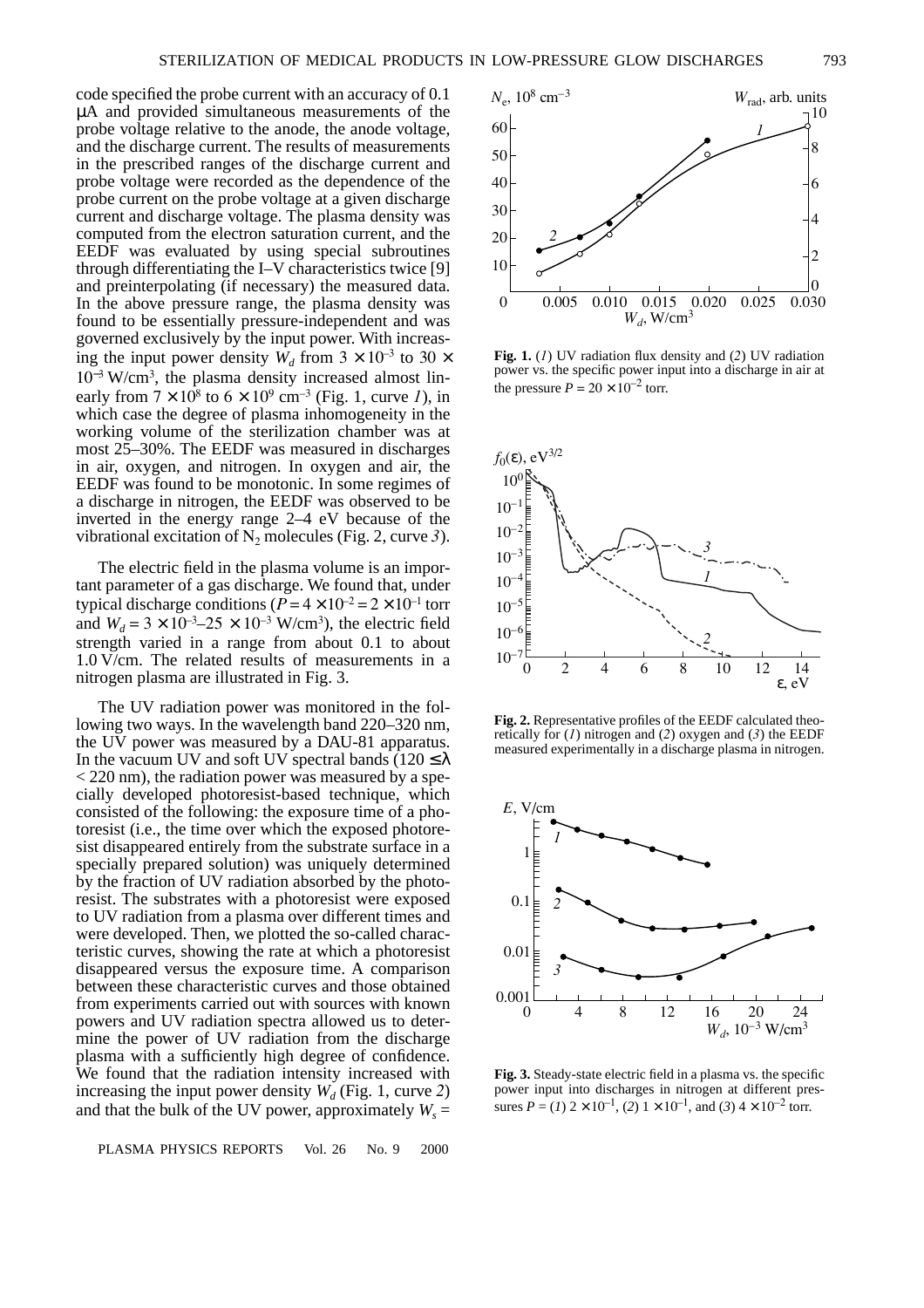

**Fig. 4.** Sterilization time  $T_{GSL}$  vs. the specific power input into discharges in air at two different pressures  $P = (1) 8 \times$  $10^{-2}$  and (2)  $20 \times 10^{-2}$  torr, the initial surface density of the spores being  $10^7$  spore/cm<sup>2</sup>.

50–100  $\mu$ W/cm<sup>2</sup> at  $W_d = (3-7) \times 10^{-3}$  W/cm<sup>3</sup>, was emitted from the plasma at the wavelengths  $\lambda \le 220$  nm.

The temperature of the sterilized products (test objects) was measured with a chromel–alumel thermocouple. The discharge regimes were chosen so that the temperature of the sterilized test objects was at most  $60^{\circ}$ C, in accordance with the requirements for sterilizing thermolabile materials.

As test objects, we used metal and glass Petri dishes with an inner surface area of about 10 cm<sup>2</sup>. Medical and biological investigations were carried out with spores and with vegetative and viral microorganisms. The results reported below were obtained in experiments with the spores of Bacillus subtilis, which turned out to be the most resistant to sterilization by discharge plasmas. The inner surfaces of the Petri dishes were infected uniformly with spore-containing water suspensions. Initially, the number of spores on test objects varied between  $10^5$  to  $10^8$  (i.e., the mean surface density of the spores was  $10^4 - 10^7$  spore/cm<sup>2</sup>). Note that the real density of microorganisms on the presterilized products is much lower  $(10^2 - 10^3 \text{ cm}^{-2})$ ; moreover, these are mostly vegetative microorganisms, which are substantially less resistant to sterilization in comparison with spores. In other words, the conditions under which we investigated sterilization by plasma were much more stringent than those prevailing in medical practice. After incubation of the spores on the test objects sterilized by plasma, we controlled the extent to which the objects were sterilized by immediately counting the number of colonies of the spores (i.e., the number of spores that survived the sterilization). Then, we plotted the survivability profiles, which reflected the number of microorganisms that remained alive versus the sterilization time. The sterilization efficiency was characterized by the time during which a guaranteed sterilization level (GSL) of 10–6 was achieved, i.e., the

time  $T_{GSL}$  during which one of every  $10^6$  spores infected initially on the test objects survived the sterilization.

# 3. EXPERIMENTAL RESULTS

In our previous papers [6, 7] aimed at revealing the main features of sterilization by a low-pressure glow discharge plasma, we established the following:

(i) The sterilization time in discharges in all gases used in experiments is essentially independent of the gas pressure over the entire pressure range under investigation,  $(8-25) \times 10^{-2}$  torr, and decreases with increasing the specific power input into the discharge (Fig. 4). Consequently, the efficiency of sterilization in discharges in each of the gases is determined by the plasma density.

(ii) The most efficient working gas is oxygen; less efficient gases in decreasing order are air, carbon dioxide, hydrogen, argon, and nitrogen.

(iii) The efficiency of sterilization by plasma decreases as the initial density of spores on the test objects is increased from  $10^6$  to  $10^7$  spore/cm<sup>2</sup>. The reason is that, at densities of about  $10^7$  spore/cm<sup>2</sup>, the spores stick together, forming lumps inside of which the spores are more resistant to plasma sterilization and thereby increase the sterilization time. Clearly, this feature of sterilization by plasma is characteristic of any plasma sterilizer.

Our main purpose here is to investigate the main sterilizing factors of low-temperature plasmas of lowpressure glow discharges: the charged plasma particles, UV radiation from the plasma, and chemically active neutral plasma particles (such as radicals and excited atoms and molecules).

To determine the relative efficiency of sterilization by charged plasma particles, we carried out experiments on the sterilization of metal test objects. Varying the potential applied to a test object, we were able to change the energy and intensity of the electron and ion fluxes onto the object, without changing the fluxes of chemically active neutral plasma particles or UV radiation from the plasma. If the charged particles play an important role in sterilization, then the sterilization efficiency should be very sensitive to the potential applied to test objects. We found that the survivability profiles obtained in experiments with metal test objects held at the anode, cathode, or floating potentials were essentially identical, thereby providing clear evidence that charged plasma particles did not affect the sterilization process.

To analyze the relative role of UV radiation from the discharge plasma, we carried out experiments with test objects that were sterilized either directly or through filters made of lithium fluoride (LiF) and a KU-1 quartz glass 3 mm thick. In the absence of filters, the objects were sterilized by the combined action of UV radiation

PLASMA PHYSICS REPORTS Vol. 26 No. 9 2000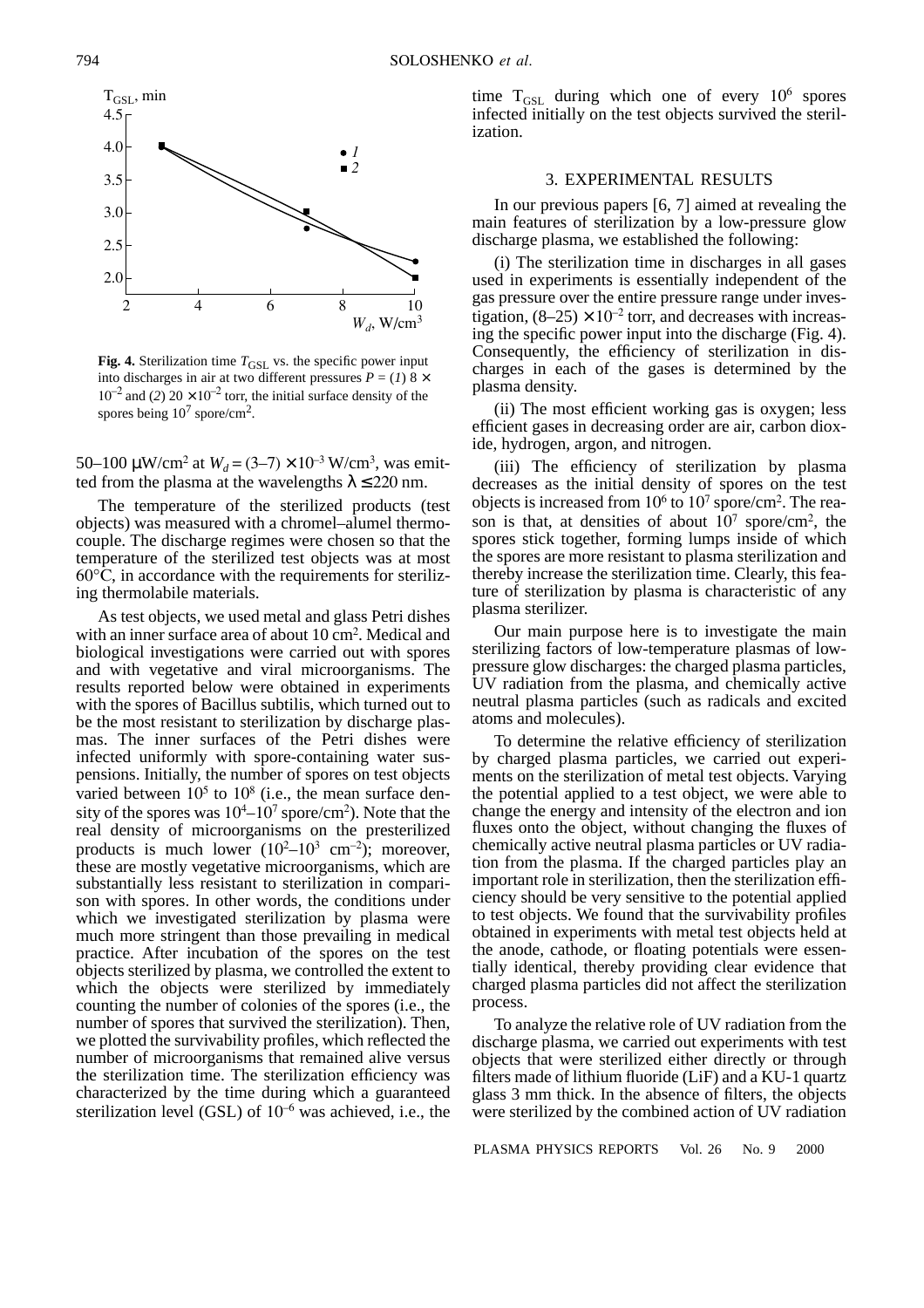and chemically active neutral particles, while filter-protected objects were sterilized only by UV radiation of wavelengths  $\lambda \ge 120$  nm (in the case of LiF filters) and  $\lambda \ge 160$  nm (in the case of quartz filters). Figure 5 shows the survivability profiles for spores during sterilization by the combined action of UV radiation and active neutral particles and exclusively by UV radiation in discharge plasmas in oxygen, air, and nitrogen. We can see that, for these gases, the profiles characterizing sterilization with and without filters are practically identical. Similar results were obtained from experiments with filters made of a KU-1 quartz glass and LiF over the entire ranges of working pressures and specific input powers  $W_d$  in discharges in all working gases. We thus conclude that the most important sterilizing factor of a discharge plasma is UV radiation. Experiments with a photoresist showed that UV radiation was emitted from plasmas at wavelengths no longer than  $\sim$ 220 nm. On the other hand, the fact that the experimental results obtained with the use of filters with limiting wavelengths of 160 and 120 nm are essentially the same leads to the conclusion that the lower limit on the radiation wavelength is 160 nm; in other words, sterilization by UV radiation with wavelengths in the range  $160 \le \lambda \le 220$  nm is the most efficient.

Note that the efficiency of sterilization by UV radiation from discharge plasmas is significantly higher than that by UV radiation from mercury lamps, which are routinely used in medical practice. For example, the duration of sterilization by UV radiation with the power  $W_s \approx 100 \ \mu \text{W/cm}^2$  in a plasma sterilizer is five times shorter than that by UV radiation from a BUV-30 lamp with a much higher power of  $W_s = 1500 \mu W/cm^2$ . This mainly stems from the fact that the lamp emits UV radiation at significantly longer wavelengths (about 253 nm).

We point out here another important advantage of sterilization by UV radiation of plasma: since the sterilized products are immersed in the radiating plasma, the "shadowing" effect is essentially absent. Of course, this is primarily true of medical products free of holes narrower than the Debye radius of the plasma electrons (below, for brevity, the surfaces of such products will be referred to as free surfaces). The main sterilizing factor for products with complicated shapes (i.e., those with slits and holes narrower than the electron Debye radius) is chemically active neutral plasma particles rather than a more efficient UV radiation. Accordingly, it is very important to investigate the efficiency of sterilization by these particles. To do this, we developed a method aimed at studying sterilization by neutral plasma particles against the background of UV radiation, which is a more pronounced sterilizing factor. The essence of the method consists in protecting the sterilized objects by a fine metal grid, which reflected charged plasma particles because the grid cells were chosen to be narrower than their Debye radii, and by a screen, which was positioned behind the grid and was

PLASMA PHYSICS REPORTS Vol. 26 No. 9 2000



**Fig. 5.** Survivability profiles for the spores of Bacillus subtilis, which were obtained by counting the number of colonies during sterilization by the combined action of all of the sterilizing factors of the plasma (circles) and only by UV radiation from the plasma (squares) in discharges in (*1*) oxygen, (2) air, and (3) nitrogen at the pressure  $P = 2 \times 10^{-1}$  torr and input power density  $W_d = 3 \times 10^{-3}$  W/cm<sup>3</sup>, the initial surface density of the spores being  $10^7$  spore/cm<sup>2</sup>.

aimed at absorbing and reflecting UV radiation of the plasma. As a result, the test objects protected by both the grid and screen could be affected only by active neutral particles. We used grids with  $0.01 \times 0.01$  mm cells and with a total area  $S_0$  from 0.05 to 0.6 cm<sup>2</sup>, the grid transmissivity being 80%. Geometrically, this system was arranged so that, over the entire range of the total grid area  $S_0$ , the particle density in the middle of a Petri dish was governed only by the balance between the particle influx through a hole of area  $S_0$ , the absorption of particles by the surface of the Petri dish, and by the particle outflux from the dish back to the discharge plasma. Consequently, as  $S_0$  increases, the density of active neutral particles in the Petri dish should increase up to the plasma density in a certain critical area  $S_0$ . As a result, the sterilization time, which depends on the density of active particles, should decrease with increasing  $S_0$  and should remain essentially unchanged above the critical value of  $S_0$ . Our experiments showed that the sterilization time actually decreased with increasing the hole area  $S_0$  and became the shortest at  $S_0 \ge 0.2$  cm<sup>2</sup>. This shortest time is the time required to sterilize free surfaces by chemically active neutral plasma particles. In experiments with discharges in oxygen, nitrogen, and argon, the sterilization time was observed to depend on the hole area  $S_0$  in an analogous manner. As in the case of discharges in air, the sterilization time was found to be the shortest at  $S_0 \ge 0.2$  cm<sup>2</sup>.

To compare the efficiency of sterilization by UV radiation from the plasma with that by chemically active neutral plasma particles, Fig. 6 shows the survivability profiles representative for discharges in oxygen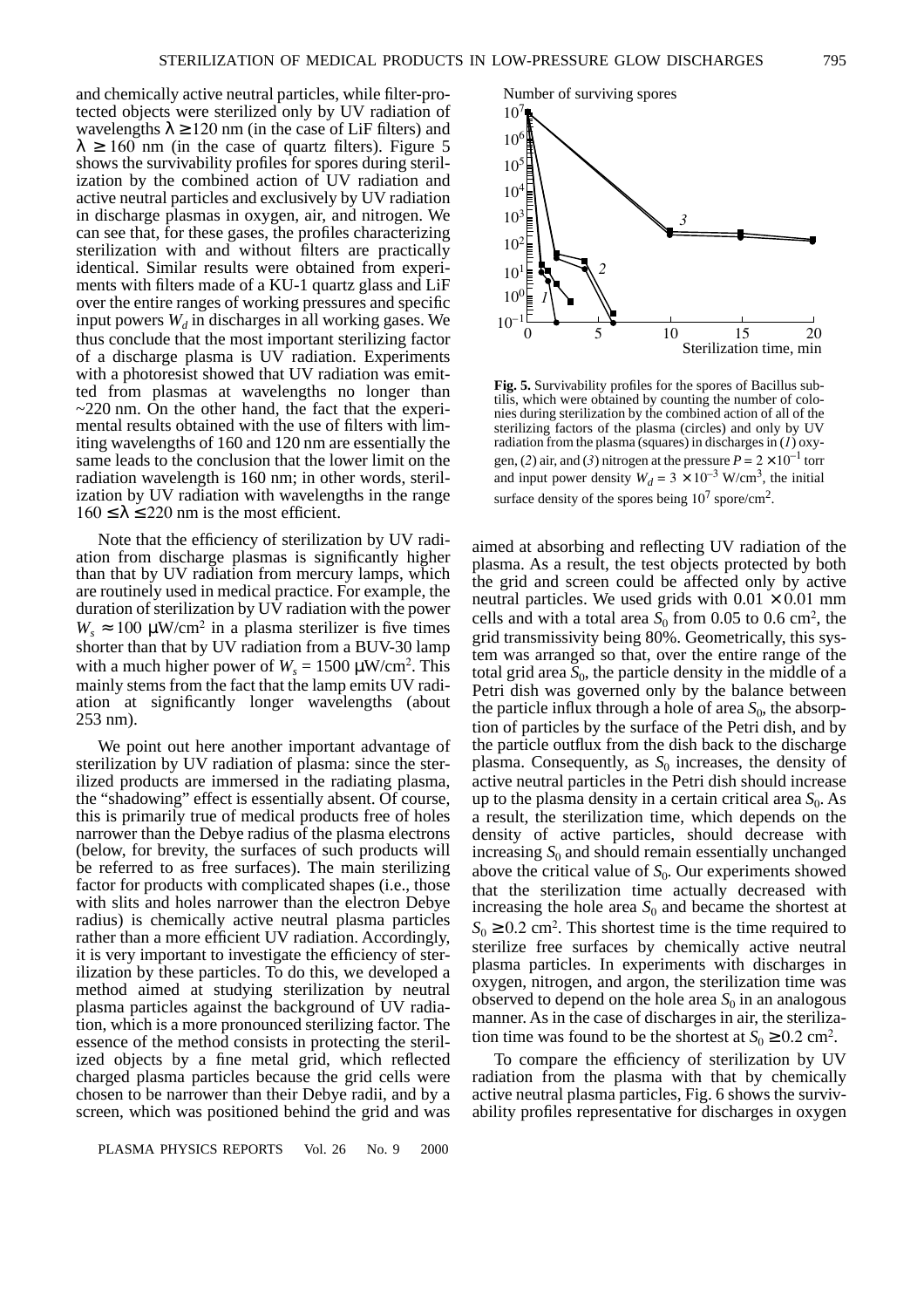

**Fig. 6.** Survivability profiles for the spores of Bacillus subtilis, which were obtained by counting the number of colonies during sterilization of free surfaces by active neutral plasma particles (closed symbols) and by UV radiation from the plasma (open symbols) in discharges in (*1*) oxygen and (2) air at the pressure  $P = 10^{-1}$  torr and input power density  $W_d = 3 \times 10^{-3}$  W/cm<sup>3</sup>, the initial surface density of the spores being  $10^7$  spore/cm<sup>2</sup>.

and air. We can see that, in the case of discharges in air, the duration of sterilization by UV radiation from the plasma is five to six times shorter than that by active neutral particles.

#### 4. NUMERICAL MODELING

According to the experiments described above, the main role in sterilization of free surfaces is played by UV radiation, while charged plasma particles do not participate in the sterilization process (below, we will show that the plasma fluxes onto the sterilized surface are much less intense than the fluxes of UV photons and biologically active neutral particles).

The products with complicated shapes are sterilized mainly by the active neutral particles. In the case of discharges in oxygen, they are atoms, ozone molecules, and excited atoms and molecules. In the case of discharges in nitrogen, they are excited atoms and molecules.

In order to understand better what active particles are and to find the contents of the plasma, neutral plasma component, and radiation, we modeled glow discharges in nitrogen and oxygen under the operating conditions of a plasma sterilizer.

Our numerical model is based on the following kinetic equations for neutral and charged plasma components:

$$
\frac{dN_i}{dt} = \sum_i k_i N_i + \sum_{i, j(i \le j)} k_{ij} N_i N_j + \dots \tag{1}
$$

where the first term on the right-hand side describes plasma processes in the approximation linear in the densities  $N_i$  of the plasma components, the second term accounts for binary collisions, and so on. The rate constants *kej* for binary collisions involving plasma electrons were determined from the expression

$$
k_{ej} = \sqrt{\frac{2e}{m}} \int_{0}^{\infty} \varepsilon Q_{ej} f_0(\varepsilon) d\varepsilon, \qquad (2)
$$

where  $\varepsilon$  is the electron energy (in units of eV),  $e =$  $1.602 \times 10^{-12}$  erg/eV, *m* is the mass of an electron (in g), and  $Q_{ei}(\varepsilon)$  is the cross section of the related collision process (in cm<sup>2</sup>). The symmetric part of the EEDF,  $f_0(\varepsilon)$ , was found from the Boltzmann equation [10]

$$
\frac{1}{n_e N} \sqrt{\frac{m}{2e}} \varepsilon^{1/2} \frac{\partial (n_e f_0(\varepsilon))}{\partial t} - \frac{1}{3} \left(\frac{E}{N}\right)^2 \frac{\partial}{\partial \varepsilon} \left(\frac{\varepsilon}{Q_T} \frac{\partial f_0(\varepsilon)}{\partial \varepsilon}\right)
$$

$$
- \frac{\partial}{\partial \varepsilon} \left[2 \frac{m}{M} Q_T \varepsilon^2 \left(f_0 + T \frac{\partial f_0(\varepsilon)}{\partial \varepsilon}\right)\right]
$$

$$
= S_{eN} + S_{ee} + A(\varepsilon) + L(\varepsilon).
$$
(3)

which was solved together with the kinetic equations (1). In (3), *T* is the gas temperature (in units of eV);  $n_e$ is the electron density;  $N_i$  is the density of gas molecules and  $Q_{iT}$  is the relevant transport cross section;  $S_{\ell N}$ and *See* are the integral of electron–neutral inelastic collisions and electron–electron scattering, respectively;  $A(\varepsilon)$  is the ionization term describing, in particular, the source of primary electrons; the term *L*(ε) accounts for the electrons that escape to the anode; *E* is the electric field strength (in V/cm); and *N* is the net gas density.

The integral  $S_{eN}$  of electron–molecule inelastic collisions was chosen in the form

$$
S_{eN} = \sum_{j} [(\varepsilon + \varepsilon_{j}) Q_{ej}(\varepsilon + \varepsilon_{j}) f_{0}(\varepsilon + \varepsilon_{j}) - \varepsilon Q_{ej}(\varepsilon) f_{0}(\varepsilon)] \tag{4}
$$

for discharges in nitrogen and in the form

$$
S_{eN} = \sum_{j} [(\varepsilon + \varepsilon_{j}) Q_{ej}(\varepsilon + \varepsilon_{j}) f_{0}(\varepsilon + \varepsilon_{j}) - \varepsilon Q_{ej}(\varepsilon) f_{0}(\varepsilon)] - \varepsilon Q_{df} f_{0}(\varepsilon)
$$
\n(5)

for discharges in oxygen. In (4) and (5),  $Q_{ei}$  is the cross section for excitation and dissociation of molecules by UV photons with energies  $\varepsilon_j$  and  $Q_d$  is the cross section for dissociative attachment of electrons to  $O_2$  molecules.

The expressions for the integral *See* of electron–electron scattering and for the ionization term  $A(\varepsilon)$  are presented in [11]. In our model, we adopted analogous expressions, but for the gases and energies of fast electron beams used in our experiments.

PLASMA PHYSICS REPORTS Vol. 26 No. 9 2000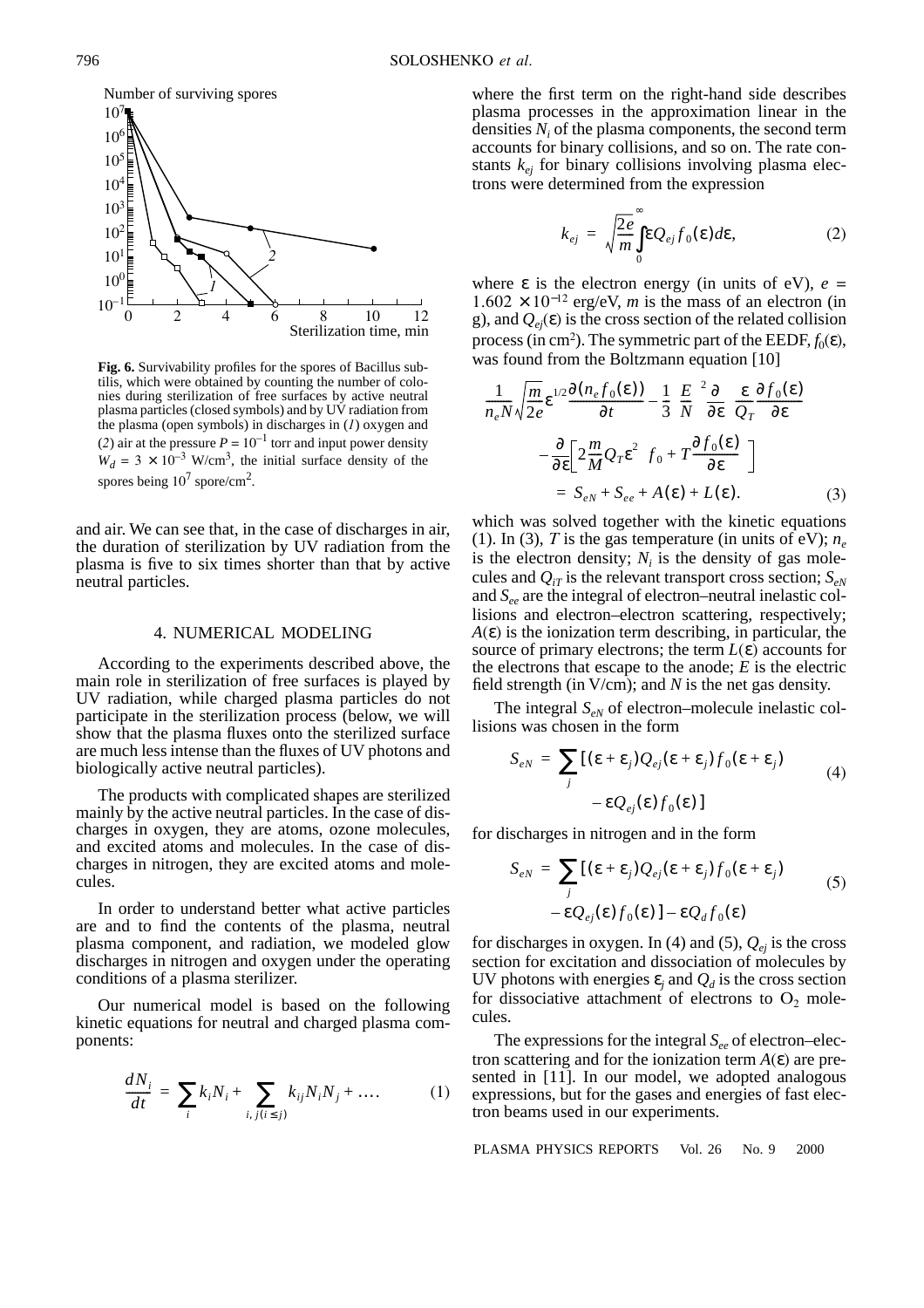Since our measurements of the potential in glow discharges showed that the applied voltage of about 450 eV dropped preferentially across the cathode sheath with a thickness of about  $1 \text{ cm}$ , we assumed that the gas in a sterilizer was ionized by a beam of fast electrons with an energy of about 450 eV. In the main discharge plasma, the electric field was almost uniform and was approximately equal to 0.1 V/cm at a pressure of 0.1 torr. Consequently, the electrons escaping from the plasma to the anode can be described in the drift approximation. In the electron balance, we can neglect the electron losses due to electron recombination because the plasma density is low. These considerations allowed us to choose the following form of the term  $L(\varepsilon)$ , which describes the electrons escaping from the discharge chamber:

$$
L(\varepsilon) = \frac{1}{3} \frac{E}{N^2} \frac{S_a}{V} \frac{\varepsilon}{N_i Q_{iT}(\varepsilon) + \sum_j N_j Q_{ej}(\varepsilon)} \frac{\partial f_0(\varepsilon)}{\partial \varepsilon}, \quad (6)
$$

where  $S_a$  is the area of the anode surface and *V* is the volume of the discharge chamber.

The EEDF  $f_0(\varepsilon)$  was normalized to satisfy the condition

$$
\int_{0}^{\infty} f_0(\varepsilon) \sqrt{\varepsilon} d\varepsilon = 1.
$$
 (7)

We solved equations (1) and (2) numerically by the methods that were used and approved in [12, 13]. We assumed that the densities of all plasma components are uniform and applied the extended scheme of the kinetic processes listed in Tables 1 and 2 for nitrogen and oxygen, respectively. The UV radiation was assumed to be emitted only in transitions from the lowest resonant state to the vibrationally excited levels of the ground state. In the case of nitrogen, these transitions correspond to the Lyman–Berge–Golfield bands. The cross sections for elastic scattering of electrons by  $N_2$  and  $O_2$  molecules were taken from [14–16], and the cross sections for inelastic processes were taken from [16–22]. Some of the scattering cross sections and rate constants were taken from [22, 23].

#### 5. NUMERICAL RESULTS AND COMPARISON WITH THE EXPERIMENT

Figure 2 shows representative profiles of the EEDF for discharges in nitrogen and oxygen (curves *1*, *2*). In the case of nitrogen, the EEDF is seen to be inverted  $(df<sub>0</sub>/d\varepsilon > 0)$  in the energy range 2–4 eV because of the vibrational excitation of  $N_2$  molecules; this result is confirmed by our experimental measurements (curve *3*). In the case of oxygen, the EEDF is monotonic because, first, the vibrational excitation cross section for  $O_2$  molecules is much smaller than that for  $N_2$  molecules and, second, in accordance with the experimen-

PLASMA PHYSICS REPORTS Vol. 26 No. 9 2000

**Table 1**

| 1  | $N_2 + e \longrightarrow N_2^+ + e + e$                    |
|----|------------------------------------------------------------|
| 2  | $N_2 + e \longrightarrow N_2(\alpha^1\Pi) + e$             |
| 3  | $N_2 + e \longrightarrow N + N + e$                        |
| 4  | $N_2^+ + e \longrightarrow N + N$                          |
| 5  | $N_2(\alpha^1\Pi) + e \longrightarrow N_2^+ + e$           |
| 6  | $N_2(\alpha^1\Pi) + e \longrightarrow N_2 + \hbar\omega_2$ |
| 7  | $N + N + N \longrightarrow N_2 + N$                        |
| 8  | $N + N + N_2 \longrightarrow N_2 + N_2$                    |
| 9  | $N + wall \longrightarrow 1/2N_2$                          |
| 10 | $N + e \longrightarrow N^+ + e + e$                        |
| 11 | $N + e \longrightarrow N(3\sigma^4P) + e$                  |
| 12 | $N^+ + N + N \longrightarrow N_2^+ + N$                    |
| 13 | $N^+ + N + N_2 \longrightarrow N_2^+ + N_2$                |
| 14 | $N(3\sigma^4P) + e \longrightarrow N^+ + e + e$            |
| 15 | $N(3\sigma^4P) \longrightarrow N + \hbar \omega_1$         |
| 16 | $N_2 + \hbar \omega_1 \longrightarrow N_2(\alpha^1 \Pi)$   |
| 17 | $N + \hbar \omega_1 \longrightarrow N(3\sigma^4P)$         |
| 18 | $N_2^+$ + e(cathode) $\longrightarrow N_2$                 |
| 19 | $N^+ + e$ (cathode) $\longrightarrow 1/2N_2$               |
| 20 | $e \rightarrow$ anode                                      |
| 21 | $e$ -e scattering                                          |
| 22 | elastic scattering                                         |

tal conditions, the EEDF was truncated at a low threshold energy corresponding to the electronic excitation of the molecular state  $O_2(^1\Delta_g)$ . Note that, to a considerable extent, the inversion of the EEDF in the case of nitrogen is also attributed to the weak electric field, which is characteristic of glow discharges at low pressures ( $p \leq$ 0.1 torr). In this situation, the EEDF is analogous to that observed at a certain time in a decaying plasma after switching off the electric field [8]. In the experiments with discharges in nitrogen [8], the EEDF was also observed to be inverted, which is explained by a sharp peak in the vibrational excitation cross section for  $N_2$ molecules ( $v = 1-9$ ) in the energy range 2–3.7 eV. At high pressures, the energy of fast electrons is too low for them to uniformly ionize the gas over the entire working volume; as a result, the electric field in the main discharge plasma increases. In this case, the EEDF becomes nearly Maxwellian and is similar in shape to that in [8, 23, 24] at the time  $t = 0$  after switching-off of the electric field, because, according to (3), the electric field gives rise to diffusion in energy space.

Figures 7 and 8 depict the densities of the main plasma components versus pressure in the case of dis-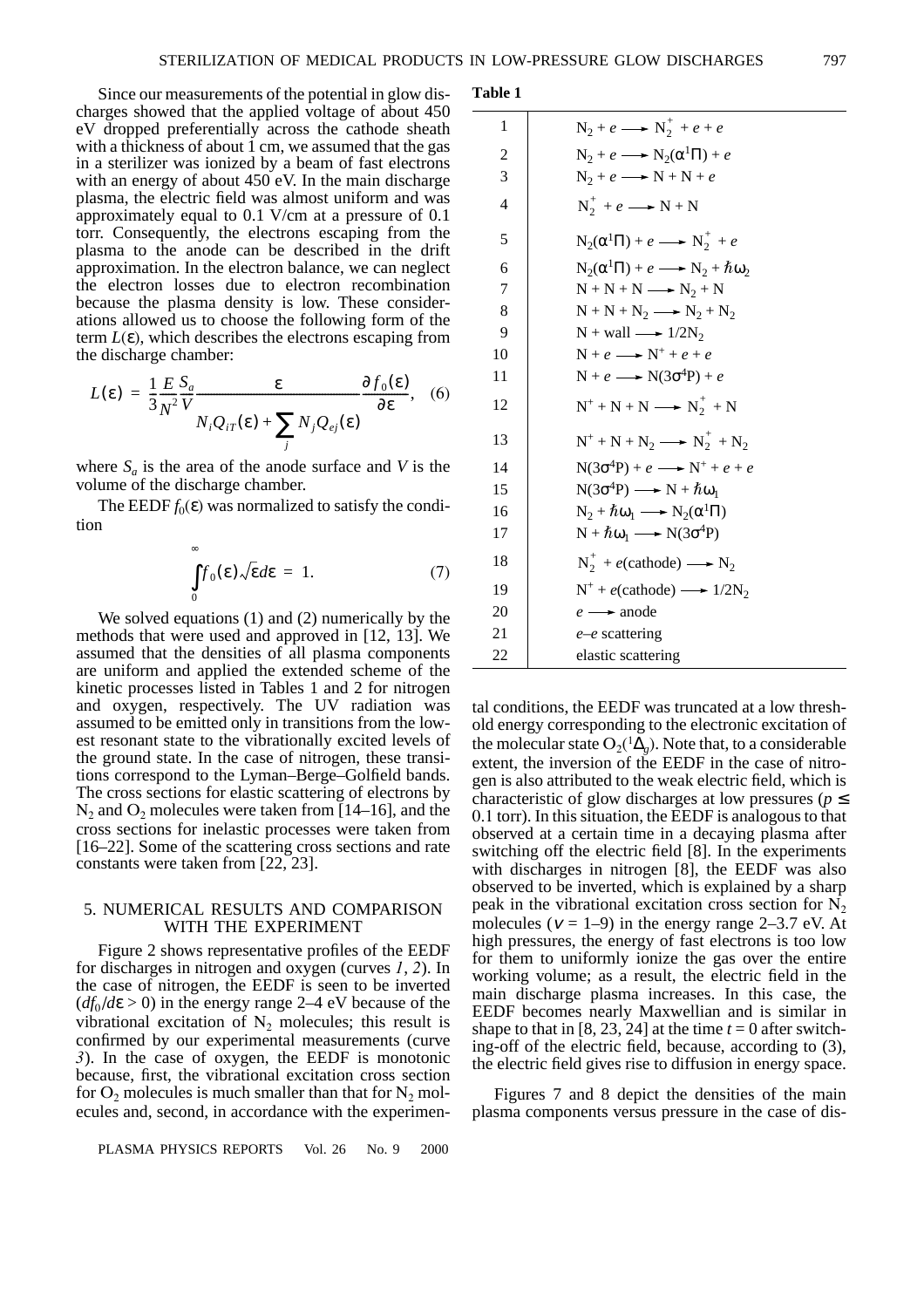| `able |  |
|-------|--|
|-------|--|

| $0_2 + e \longrightarrow 0_2^+ + e + e$<br>1<br>$O_2(^1\Delta_g)+e \longrightarrow O_2^+ +e+e$<br>$\overline{c}$<br>$O_2(b^1\Sigma_g^+) + e \longrightarrow O_2^+ + e + e$<br>3 |  |
|---------------------------------------------------------------------------------------------------------------------------------------------------------------------------------|--|
|                                                                                                                                                                                 |  |
|                                                                                                                                                                                 |  |
|                                                                                                                                                                                 |  |
| $O_2(*) + e \longrightarrow O_2^+ + e + e$<br>4                                                                                                                                 |  |
| 5<br>$O_2(*) \longrightarrow O_2 + \hbar \omega_3$                                                                                                                              |  |
| $O_2 + \hbar \omega_3 \longrightarrow O_2(*)$<br>6                                                                                                                              |  |
| $0+e \longrightarrow 0^+ + e + e$<br>$\overline{7}$                                                                                                                             |  |
| $O_2 + e \longrightarrow O_2(^1\Delta_e) + e$<br>8                                                                                                                              |  |
| $O_2 + e \longrightarrow O_2(b^{\perp} \Sigma_g^+) + e$<br>9                                                                                                                    |  |
| $O_2 + e \longrightarrow O_2(*) + e$<br>10                                                                                                                                      |  |
| $0_2 + e \rightarrow 0 + 0 + e$<br>11                                                                                                                                           |  |
| $O_2^+ + e \longrightarrow O + O$<br>12                                                                                                                                         |  |
| $0_2 + e \rightarrow 0^- + 0$<br>13                                                                                                                                             |  |
| $0^-+0^+$ $\longrightarrow$ $0+0_2+e$<br>14                                                                                                                                     |  |
| $0^- + 0^+ \longrightarrow 0 + 0 + e$<br>15                                                                                                                                     |  |
| $0^- + e \rightarrow 0 + e + e$<br>16                                                                                                                                           |  |
| $0^- + 0_2 \rightarrow 0 + 0_2 + e$<br>17                                                                                                                                       |  |
| $0^-$ + O $\longrightarrow$ O + O + e<br>18                                                                                                                                     |  |
| $O + wall \longrightarrow 1/2O_2$<br>19                                                                                                                                         |  |
| $0^+$ + O + O $\longrightarrow$ O <sub>2</sub> <sup>+</sup> + O<br>20                                                                                                           |  |
| $O^+ + O + O_2 \longrightarrow O_2^+ + O_2$<br>21                                                                                                                               |  |
| $O^{-} + O_2(^{1} \Delta_g) \longrightarrow O_3 + e$<br>22                                                                                                                      |  |
| $O_3 + O_2(b^1\Sigma_g^+) \longrightarrow O_2 + O_2 + O_1$<br>23                                                                                                                |  |
| $O_3 + e \longrightarrow O_2 + O + e$<br>24                                                                                                                                     |  |
| $O_2(^1\Delta_g)+e \longrightarrow O+O+e$<br>25                                                                                                                                 |  |
| $O_2(b^2\Sigma_g^+) + e \longrightarrow O + O + e$<br>26                                                                                                                        |  |
| $O_2^+$ + e(cathode) $\longrightarrow$ O <sub>2</sub><br>27                                                                                                                     |  |
| $O^+ + e$ (cathode) $\longrightarrow 1/2O_2$<br>28                                                                                                                              |  |
| 29<br>$e \rightarrow$ anode                                                                                                                                                     |  |
| 30<br>$e$ -e scattering                                                                                                                                                         |  |
| elastic scattering<br>31                                                                                                                                                        |  |

charges in nitrogen and oxygen. It is seen from Fig. 7 that the densities of the primary products from electron–molecule reactions (i.e., plasma, atomic nitrogen and oxygen, and excited  $N_2$  and  $O_2$  molecules) are essentially pressure-independent. The reason for this is that, the higher the pressure of the discharge plasma, the higher the dissociation, excitation, and ionization energies at which the EEDF is truncated. Since the dissociation, excitation, and ionization rate constants  $k_{ei}$ defined in (2) are inversely proportional to the gas density, the total rate constants, which characterize the production of the corresponding components of the gas plasma and are defined as  $k_{ej}N_{\rm N_2,\,O_2}$ , remain essentially unchanged.

Note that the densities of such biologically active components as atomic oxygen and excited oxygen molecules  $O_2(^1\Delta_g)$  can be fairly high (about  $10^{12}$  cm<sup>-3</sup>). The density of the excited molecules  $O_2(1\Delta_g)$  is significantly higher than that of the excited  $N_2^*$  molecules (by three orders of magnitude) because of the low excitation energy ( $\varepsilon = 0.95$  eV) of the <sup>1</sup> $\Delta_g$  level of oxygen molecules. The densities of the secondary products from electron–molecule reactions, in particular, the number densities  $N_{\hbar\omega_2}$  and  $N_{\hbar\omega_3}$  of UV photons (about  $10^3 \text{ cm}^{-3}$ ), are all low (Fig. 8). However, we must keep in mind that the densities do not affect the sterilization time, which is governed by the fluxes of the corresponding biologically active particles onto the substrate surface as well as by their penetrability and their sterilizing effect on the spores. The intensity  $N_{\hbar\omega_2,\hbar\omega_3} \cdot c$  of the UV photon fluxes  $(3 \times 10^{13} \text{ cm}^{-2} \text{ s}^{-1})$  is more than one order of magnitude higher than the plasma flux intensity (about  $10^{12}$  cm<sup>-2</sup> s<sup>-1</sup>), because the ambipolar diffusion rate in the plasma is low. The computed intensity of the UV photon flux and the computed plasma density both agree with those measured experimentally. Among the fluxes of active neutral particles, the most intense are those of oxygen atoms and excited molecules  $O_2(^1\Delta_g)$  and  $O_2(b^1\Sigma_g^+)$  (~10<sup>15</sup>–10<sup>16</sup> cm<sup>-2</sup> s<sup>-1</sup>), because the densities of these molecules are high. It is also seen from Fig. 8 that the densities of the excited nitrogen molecules increase with pressure (in contrast to the densities of the remaining neutral components). Since the sterilization efficiency is pressure-independent, we can conclude with a high degree of confidence that nitrogen plays an unimportant role in sterilization of the free surfaces of medical products. Presumably, this is attributed to the low nitrogen density (about  $10^7 \text{ cm}^{-3}$ ) and low intensity (about  $10^{11} \text{ cm}^{-2} \text{ s}^{-1}$ ) of nitrogen fluxes. *g*

The distributions of  $N_2$  and  $O_2$  molecules over vibrationally excited states are analogous to those in [23, 24]. Here, we do not focus on the vibrationally excited molecules  $N_2(v)$  and  $O_2(v)$ , because they have the same valence as the  $N_2$  and  $O_2$  molecules in the ground state, which, however, do not affect the sterilization process, no matter how high their densities.

The densities of the plasma components that affect sterilization (UV photons, O atoms, and the excited molecules  $O_2(^1\Delta_g)$  and  $O_2(b^1\Sigma_g^+)$  increase linearly as the discharge current increases. This result agrees with *g*

PLASMA PHYSICS REPORTS Vol. 26 No. 9 2000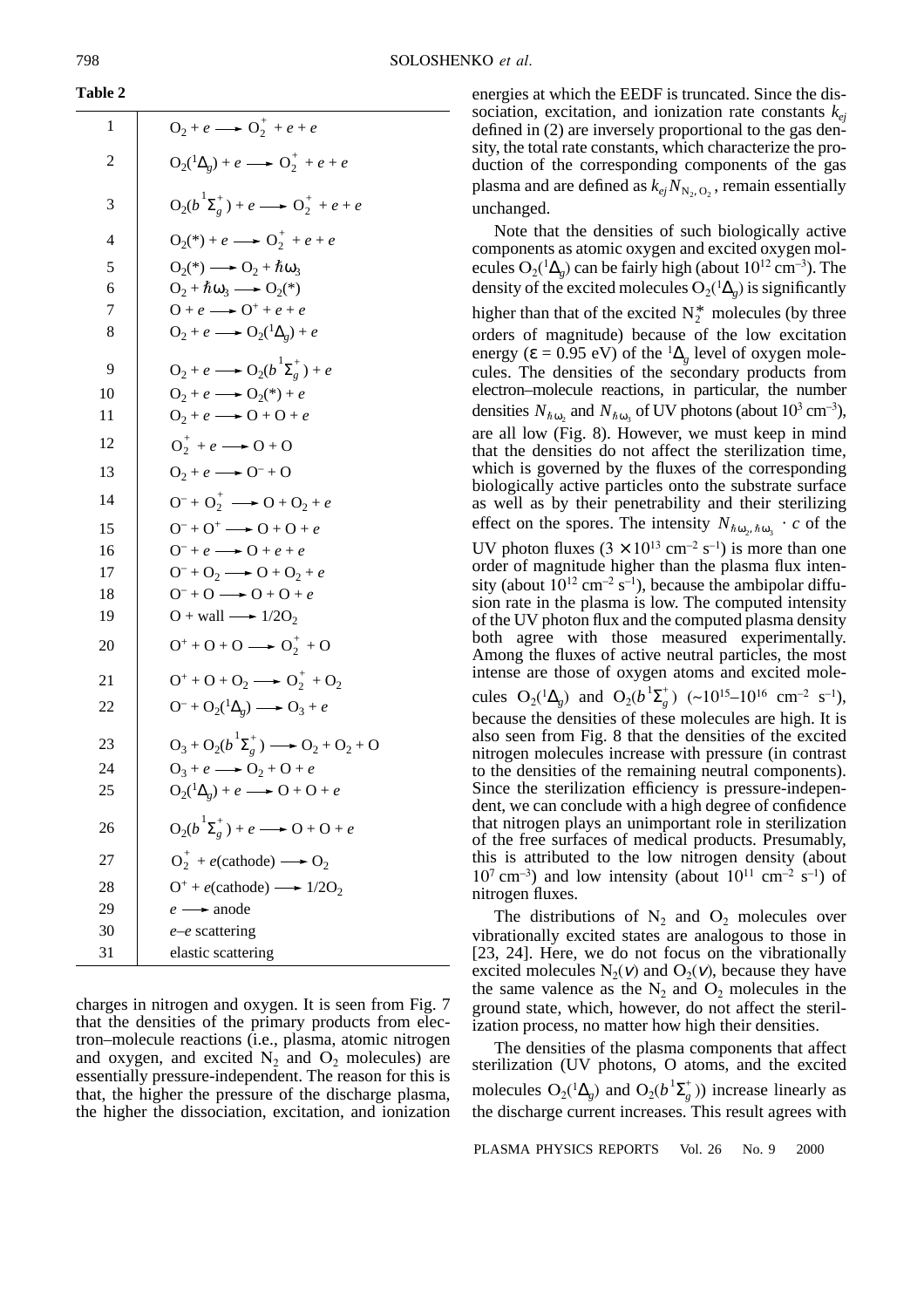

**Fig. 7.** Densities of the plasma components vs. pressure. The dashed curves correspond to nitrogen:  $(I) n_e$ ,  $10^8 \text{ cm}^{-3}$ , (2)  $N_{N_2^*}$ ,  $2 \times 10^9$  cm<sup>-3</sup>, and (3)  $N_N$ ,  $10^{12}$  cm<sup>-3</sup>. The solid curves refer to oxygen: (*1*)  $n_e$ ,  $10^8 \text{ cm}^{-3}$ , (2)  $N_{\text{O}}$ ,  $10^{12} \text{ cm}^{-3}$ , (3)  $N_{\mathcal{O}_2(\frac{1}{\Delta_g})}$ , 10<sup>11</sup> cm<sup>-3</sup>, (4)  $N_{\mathcal{O}_2(b^{\frac{1}{2}}\mathcal{F}_g^+)}$ , 10<sup>10</sup> cm<sup>-3</sup>, and (5)  $N_{\text{O}_2^*}$ , 10<sup>8</sup> cm<sup>-3</sup>.



**Fig. 8.** Densities of the plasma components vs. pressure. The dashed curves correspond to nitrogen: (*1*)  $N_{N^+}$ ,  $10^4$  cm<sup>-3</sup>, (2)  $N_{\text{N*}}$ ,  $10^2$  cm<sup>-3</sup>, (3)  $N_{\hbar\omega_1}$ , cm<sup>-3</sup>, and  $N_{\hbar\omega_2}$ , 10 cm<sup>-3</sup>. The solid curves refer to oxygen: (*1*)  $N_{\text{O}_3}$ , 10<sup>6</sup> cm<sup>-3</sup>, (2)  $N_{\text{O}^+}$ , 10<sup>6</sup> cm<sup>-3</sup>, (3)  $N_{\text{O}^-}$ , 10<sup>6</sup> cm<sup>-3</sup>, and (4)  $N_{\hbar\omega_3}$ ,  $10^3$  cm<sup>-3</sup>.

the measurements of the sterilization time, which was found to decrease in inverse proportion to the input power as the latter was increased. In other words, the sterilization efficiency increases linearly with increasing the discharge current. Note that the computed dependence of the plasma density on the discharge current agrees with that measured experimentally.

PLASMA PHYSICS REPORTS Vol. 26 No. 9 2000

To conclude this section, note that, according to the results obtained, the main active particles that govern the efficiency of sterilization by discharge plasmas in oxygen and air are oxygen atoms and the excited molecules  $O_2(^1\Delta_g)$  and  $O_2(b^1\Sigma_g^+)$ , although there are many other biologically active neutral particles in low-pressure glow discharges. This conclusion is supported primarily by a comparison between such parameters as the densities of different plasma components and the intensities of their fluxes, as well as between the dependences of these parameters on the pressure and discharge current. Since the density of biologically active particles in discharges in  $N_2$  is much lower than that in discharges in  $O<sub>2</sub>$ , sterilization in nitrogen requires longer time intervals in comparison with sterilization in oxygen. *g*

#### 6. CONCLUSIONS

The data obtained in our experiments allow us to draw the following conclusions:

(i) In the sterilization of free surfaces by discharge plasmas, the main role is played by UV radiation emitted from the plasma in the wavelength range from about 160 to about 220 nm.

(ii) The efficiency of sterilization by UV radiation from the plasma is significantly higher than that by UV radiation from sources that are routinely used in medical practice.

(iii) Medical products with complicated shapes are primarily sterilized by chemically active neutral plasma particles.

(iv) The duration of sterilization of free surfaces by active neutral particles in discharge plasmas in oxygen and air is two to six times longer than that of sterilization by UV radiation.

Our numerical modeling showed that, among the active neutral components in a discharge plasma in oxygen, the densities of oxygen atoms and oxygen molecules excited to the 0.98- and 1.64-eV energy levels are the highest. These are the particles that govern the efficiency of sterilization of medical products with complicated shapes.

The computed plasma density, EEDF, and UV radiation flux density agree well with the experimental data. This is also true for the dependences of the sterilizing factors of a discharge plasma on the discharge parameters.

#### ACKNOWLEDGMENTS

This work was supported in part by the Center for Science and Technology of Ukraine, project no. 57.

#### **REFERENCES**

1. W. P. Menashi, US Patent No. 3.383.163.